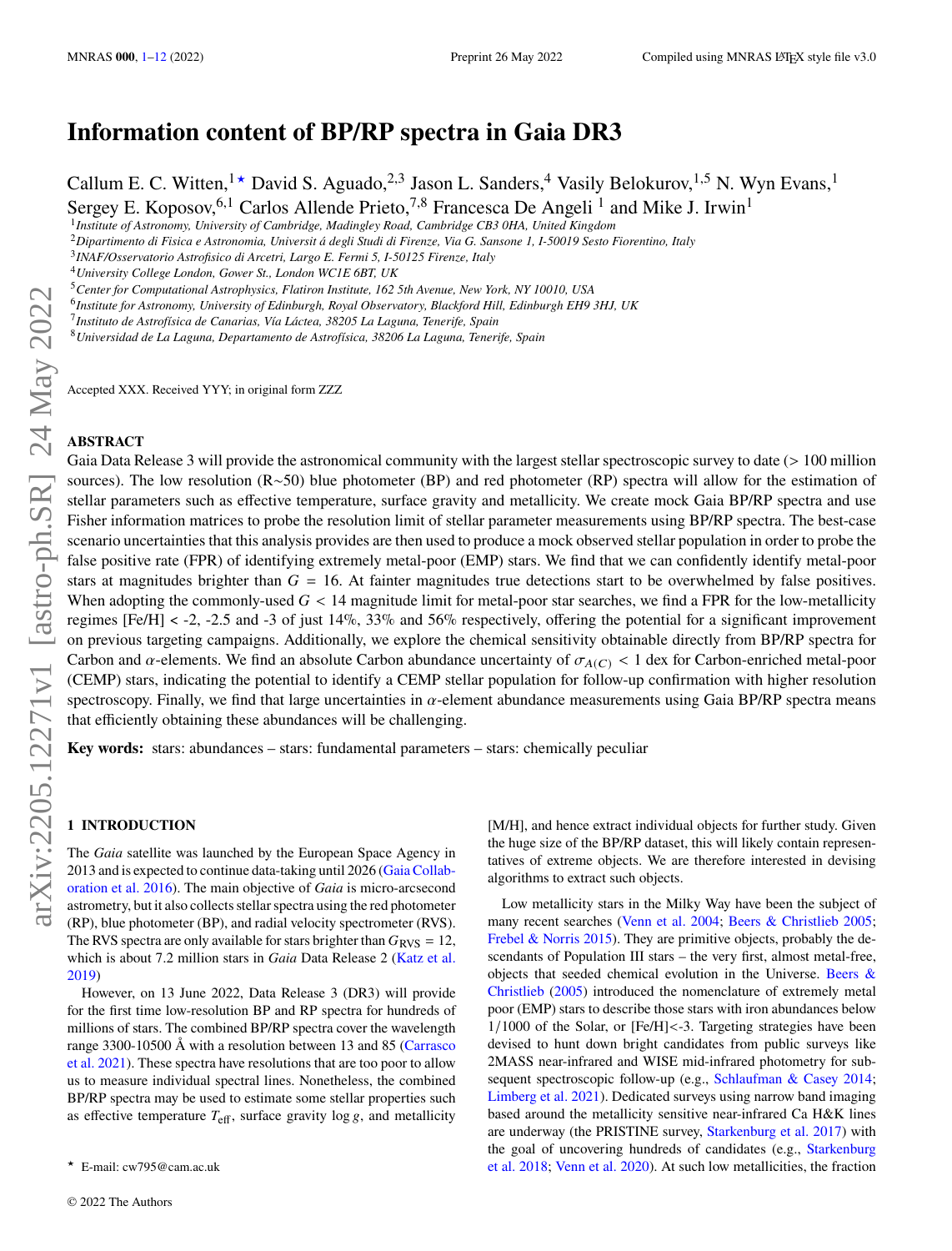of the carbon-enhanced metal-poor (CEMP) stars dramatically increases [\(Carollo et al.](#page-10-5) [2012;](#page-10-5) [Salvadori et al.](#page-11-7) [2015;](#page-11-7) [Yoon et al.](#page-11-8) [2016\)](#page-11-8). Metal-poor CEMP stars have  $[C/Fe] > +1$ , so that compared to the Sun they are carbon enhanced at least ten times more than iron. CEMP stars are often further subdivided as to whether r-process or s-process elements are enhanced, while CEMP-no stars have no enhancement.

The aim of this paper is to examine whether EMP and CEMP stars can be extracted in an efficient manner from the BP/RP spectral database. The paper is arranged as follows. Section [2](#page-1-0) describes our methodology for creation of mock BP/RP spectra for Galactic populations. Then, in Section [3](#page-2-0) we exploit the Fisher matrix to understand the degeneracies between extracted parameters in these low resolution spectra. Finally, we outline the resolution of Gaia BP/RP in stellar parameter measurements and additionally it's ability to efficiently extract EMP candidates.

# <span id="page-1-0"></span>**2 MOCK GAIA BP/RP SPECTRA**

In order to probe the potential resolution of stellar parameter measurements using Gaia spectra, we must first produce a mock Gaia BP/RP spectra catalogue. The form of these spectra are dictated by the instrumentation of the Gaia spectrophotometers, such as their transmission curves, spectral resolution, original sampling, and observed line spread function (LSF). According to these parameters we built simulated Gaia BP/RP spectra from existing spectral libraries from literature.

#### **2.1 Stellar models**

The selected stellar models came from two different sources, the PHOENIX [\(Husser et al.](#page-11-9) [2013\)](#page-11-9) and [Allende Prieto et al.](#page-10-6) [\(2018\)](#page-10-6) libraries. These two sets of synthetic stellar spectra cover different aspects needed for this study. The PHOENIX library uses 3D radiative hydrodynamic models (speherically-symetric), leading to a more realistic modelling of stellar atmospheres, similarly to the well known MARCS library [\(Gustafsson et al.](#page-11-10) [2008\)](#page-11-10). However, our choice is further supported by the fact the PHOENIX library covers a wide range in  $\alpha$ -elements abundance. On the other hand, the library by [Allende Prieto et al.](#page-10-6) [\(2018\)](#page-10-6) using plane-parallel symmetry (1D) will allow us to include synthetic models for carbon-enhanced metal-poor (CEMP) stars.

#### <span id="page-1-5"></span>*2.1.1 The PHOENIX library*

This library, made publicly available by [Husser et al.](#page-11-9) [\(2013\)](#page-11-9), employs a grid of 3D stellar atmosphere models computed by PHOENIX code. The fact that these models use spherical symmetry make them very suitable for evolved phases of stellar evolution, especially for cool giants. The synthesis is also performed by a particular mode available in the PHOENIX code. Every model is synthesised by assuming a unique micro-turbulence derived from convection velocities within the atmospheric model and it is directly related with the large scale motion in the stellar atmosphere (macro turbulence). We consider this a priori approach an advantage of the PHOENIX library. Remarkably, the authors included some line profiles for neutral atoms of lighter elements in a non thermodynamical equilibrium (NLTE). A more compact version of the library, is available from the PHOENIX

- 2300 K <  $T_{\text{eff}}$  < 8000 K,  $\Delta T_{\text{eff}}$  = 100 K
- $-0.5 < \log g < 7.0$ ,  $\Delta \log g = 0.5$
- $-4.0 < [Fe/H] < +1.0, \Delta[Fe/H] = 0.5$
- $-0.4 < [\alpha/\text{Fe}] < +1.0, \Delta[\alpha/\text{Fe}] = 0.2$

We download the data and build a super 4D cube of models in a suitable manor for our purposes (see Sec. [2.1.3\)](#page-1-2)

## <span id="page-1-4"></span>*2.1.2 The [Allende Prieto et al.](#page-10-6) [\(2018\)](#page-10-6) library*

This library is based on a grid of [Kurucz](#page-11-11) [\(1979\)](#page-11-11) atmospheric models computed with ATLAS9 [\(Mészáros et al.](#page-11-12) [2012\)](#page-11-12) assuming a 1D-LTE approach. The synthesis is performed with the radiative transfer code ASSET [\(Koesterke et al.](#page-11-13) [2008\)](#page-11-13). This library does not assume any micro turbulence but provides it as a free parameter from  $0.5 \text{ km/s} < \zeta < 5.0 \text{ km/s}$  in steps of  $\log \zeta = 0.3$ . This library goes to higher temperatures than those available in the PHOENIX or MARCS collections. Additionally, it includes very recent and accurate continuum opacities. Although for the parametric study we present in this work we mostly focus on the PHOENIX library, the chance to extend this library and include carbon as a free parameter made these models of great use for this analysis. In particular, we use an FGK-type grid of synthetic models that is an extension in metallicity and temperature to those publicly available from [Aguado et al.](#page-10-7) [\(2017\)](#page-10-7) and not only incorporate carbon abundance in the synthesis of the spectra but also in their models of stellar atmospheres. These spectra have an assumed  $\lceil \alpha/\text{Fe} \rceil = 0.4$  - a typical value for metalpoor halo stars (see e.g., [Sneden et al.](#page-11-14) [1991;](#page-11-14) [Tomkin et al.](#page-11-15) [1992\)](#page-11-15) and microturbulance of 2 km/s. The parameters covered by the grid are sumarised as follows:

- 4500 K <  $T_{\text{eff}}$  < 7000 K,  $\Delta T_{\text{eff}}$  = 250 K
- $1.0 < \log g < 5.0$ ,  $\Delta \log g = 0.5$
- $-4.0 < [Fe/H] < +1.0, \Delta[Fe/H] = 0.5$
- $-1.0 < [C/Fe] < +3.0, \Delta[C/Fe] = 1.0$

This carbon-grid was designed to account for metal-poor stars with carbon enrichment and has been tested in recent works (see, e.g. [Aguado et al.](#page-10-8) [2021a,](#page-10-8)[b\)](#page-10-9).

## <span id="page-1-2"></span>*2.1.3 The FERRE interpolation*

To prepare both libraries to be converted to Gaia BP/RP shape we firstly interpolate to produce a PHOENIX grid with finer steps in both  $\log g$  and [Fe/H] of 0.25 dex and 0.1 dex respectively. Accordingly, we also interpolated the carbon-grid in [Fe/H] and [C/Fe] to steps of 0.1 and 0.25 dex respectively. This interpolation produces no additional information but allows us to produce smoother variations across changing stellar parameters. This interpolation was completed using  $FERRE<sup>2</sup>$  $FERRE<sup>2</sup>$  $FERRE<sup>2</sup>$  from [Allende Prieto et al.](#page-10-10) [\(2006\)](#page-10-10). We use a cubic Bézier interpolation, where FERRE operates over the nodes of the closest stellar parameter values and is able to interpolate simultaneously across the entire parameter space. This arrives at a global solution that is considerably smoother than a linear interpolation. We then restricted the wavelength coverage to between 300-1100 nm and smoothed the models to a resolving power of  $R = 1000$ .

<span id="page-1-3"></span><sup>2</sup> FERRE is available from <http://github.com/callendeprieto/ferre>

<span id="page-1-1"></span><sup>1</sup> <http://phoenix.astro.physik.uni-goettingen.de/>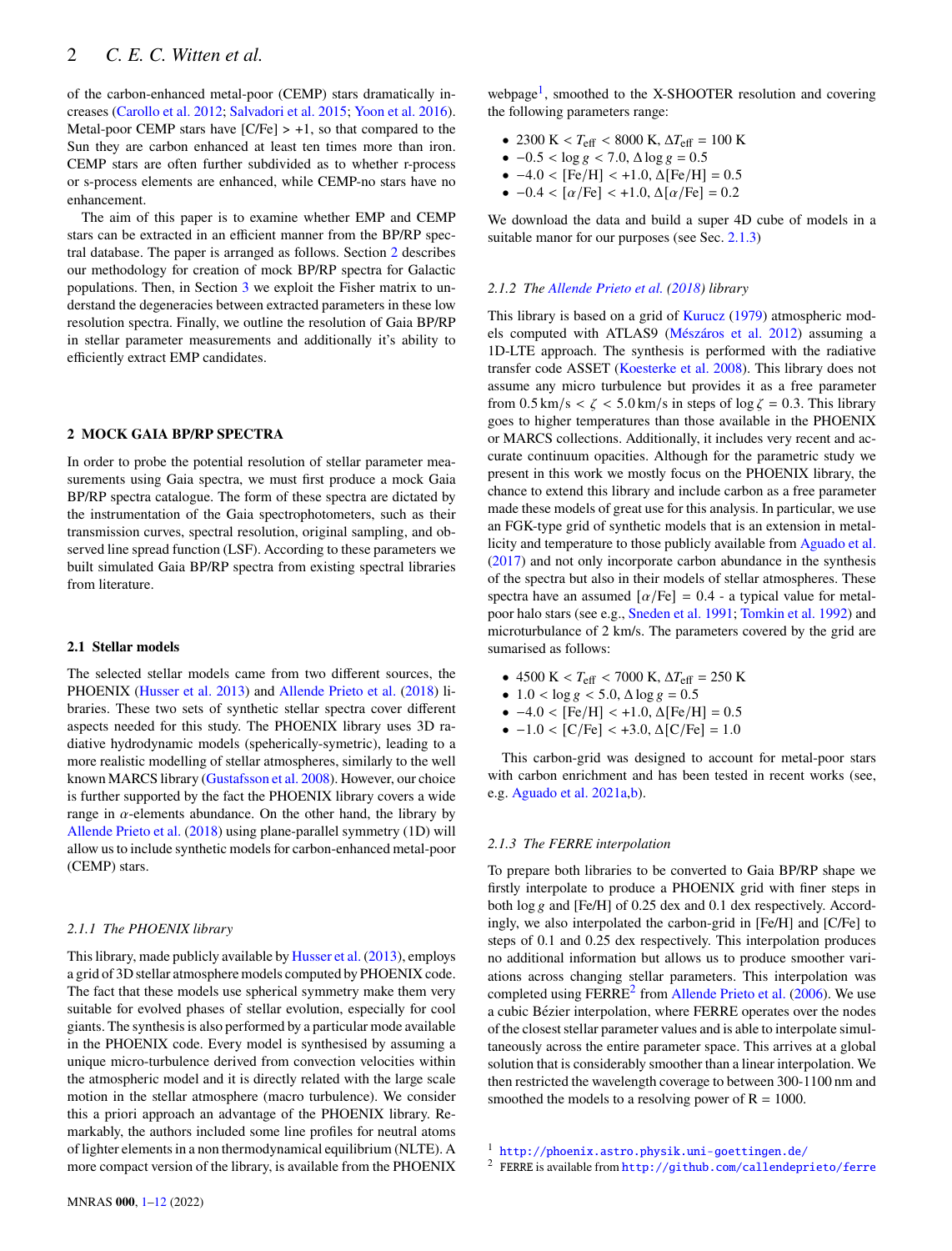<span id="page-2-4"></span>A large set of calibrators were used to produce passbands released alongside the Early Data Release 3 (EDR3) (see [Riello et al.](#page-11-16) [2021\)](#page-11-16). We apply these photon transmission curves,  $T_{\text{phot}}(\lambda)$ , to our raw synthetic spectra,  $f(\lambda)$  (erg cm<sup>-2</sup> s<sup>-1</sup> Å<sup>-1</sup>), to replicate the transmitted BP/RP flux in each pixel,  $f_{trans}$ (photons s<sup>-1</sup>),

$$
f_{\text{trans}} = \int T_{\text{phot}}(\lambda) \,\lambda \, f(\lambda) \,\mathrm{d}\lambda,\tag{1}
$$

where the integration range is defined by the resolution element of the spectrograph. This resolution element is both a function of wavelength and the object's position in the Gaia focal plane [\(Carrasco](#page-10-2) [et al.](#page-10-2) [2021\)](#page-10-2). The variation with position in the focal plane is however minimal and hence we fit a single curve to the data from [Carrasco](#page-10-2) [et al.](#page-10-2) [\(2021\)](#page-10-2) and use this to estimate the width of the wavelength bins. We start at the lowest wavelengths for which BP and RP have nonzero photon transmission, 325 nm and 600 nm respectively, taking the corresponding bin width for that minimum wavelength, building the following bins from the previous bin's upper bound wavelength.

These steps replicate the bandwidths and wavelength resolutions of the Gaia BP and RP spectra. However we must also take into account the smearing effects of the LSF. The result of the LSF is that light of a given wavelength is registered in not just one wavelength bin/pixel but instead also in the neighbouring pixels. In applying this LSF to our transmitted spectrum,  $f_{trans}$ , we create the final mock BP/RP spectrum,  $f_{\lambda}$ .

[Carrasco et al.](#page-10-2) [\(2021\)](#page-10-2) quantifies the full-width half-maximum (FWHM) of the LSF to be ∼ 1 BP/RP pixel, but this once again varies as a function of wavelength and focal plane position as well as the field of view and elapsed time throughout the mission. These many parameters are not possible to incorporate within our model and hence we make a tentative assumption, based on figures in [Carrasco](#page-10-2) [et al.](#page-10-2) [\(2021\)](#page-10-2), to model the line spread function with a Gaussian with FWHM of 1.1 BP/RP pixels. We then convolve our transmitted flux by the LSF in order to produce a complete mock observed Gaia DR3 BP/RP stellar spectra. An example of the effect of each step in the process of creating the mock BP/RP spectra can be seen in Fig. [1.](#page-3-0) The final step taken to produce the BP/RP spectra is to normalize the flux by dividing through by the total  $G$ -band flux in the spectrum to ensure any change in total flux in the raw spectrum does not artificially create Fisher information.

We note that the employed grids of synthetic spectra do not model for dust reddening. This is something we neglect and therefore recommend anyone using our analysis to dictate their observing strategy to focus on stars least affected by reddening. We have also considered the effects of a component of radial velocity with respect to Gaia on the observed BP/RP spectra. This could potentially act to shift spectroscopic structures into different wavelength bins than those we may ordinarily expect for a given set of stellar parameters. We ultimately find that for a star of high radial velocity ( $V_{Rad} = 500$  km/s) we see no significant change in its spectra.

#### <span id="page-2-0"></span>**3 ANALYSIS OF BP/RP SPECTRA**

### <span id="page-2-3"></span>**3.1 Fisher information matrix**

Fisher information is the expectation value of the Hessian of the likelihood and has been shown to be useful in gauging the amount of information that an observable variable carries about the model parameters (see [Fisher](#page-10-11) [1935\)](#page-10-11). Fisher information matrix is computed at the point of maximum likelihood and is the inverse of the estimate of the covariance matrix (see e.g. [Tegmark et al.](#page-11-17) [1997\)](#page-11-17). In our case the observable is the BP/RP spectrum and the parameters of interest are the numbers controlling the properties of the stellar atmosphere  $(T_{\text{eff}}$ , log(g) and [Fe/H]). We can use Fisher information matrices to indicate either the information available as a function of wavelength, or merely combine these matrices to find the total information from the spectrum. For example, assuming that the likelihood is Gaussian and unimodal, following [Bonaca & Hogg](#page-10-12) [\(2018\)](#page-10-12), Fisher information  $F_x$  is:

<span id="page-2-2"></span>
$$
F_x = C_x^{-1} = \left(\frac{\partial f_\lambda}{\partial x}\right)^{\mathrm{T}} C_{f_\lambda}^{-1} \left(\frac{\partial f_\lambda}{\partial x}\right) + V_x^{-1},\tag{2}
$$

where  $C_x$  is the covariance matrix of x, the parameters we are interested in,  $T_{\text{eff}}$ , log(g) or [Fe/H].  $f_{\lambda}$  denotes the flux at a given wavelength,  $C_{f\lambda}$  is the covariance of the flux across wavelengths, and finally,  $V_x$  is the covariance matrix of any priors on  $x$ . In order to estimate the uncertainty in flux as a function of wavelength we take the publicly available<sup>[3](#page-2-1)</sup> ESA/Gaia/DPAC signal-to-noise ratio as a function of wavelength for Gaia DR3 mean spectra. This provides us with the uncertainty in flux as a function of wavelength and G-band magnitude. We calculate the differential of flux with respect to our stellar parameters by varying each stellar parameter by the minimum grid step and observing the change in flux. We have additionally considered the impact of varying temperature on the signal-to-noise ratio (SNR), however the impact is not significant. The maximum SNR difference between temperatures is ∼ 20% and thus we see that magnitude is the most important parameter in defining the SNR as a function of wavelength.

This allows us to assess the Fisher information as a function of wavelength as shown in Figure [2](#page-3-1) for each stellar parameter we are investigating. We can see clear peaks in metallicity information in Figure [2](#page-3-1) that correlate to large or multiple absorption lines in Figure [1](#page-3-0) such as the Calcium triplet and Balmer series. We do see in some panels a notably higher information at the overlap between BP and RP spectra. This is due to a combination of factors: the largest signalto-noise ratio is observed for many stellar types at ∼ 630 nm, with a significant decrease at larger wavelengths, we additionally see the largest transmission across BP and RP spectra at ∼ 630 nm in RP spectra. These all combine to amplify any information in this region. While the information available in surface gravity varies as a function of wavelength for different stellar types, the temperature information is largely confined to the continuum of the spectrum.

Although we are able to assess the Fisher information as a function of wavelength, it is most useful to assess the total information that we can extract from BP/RP spectra about a given star's stellar parameters. We can see from equation [\(2\)](#page-2-2) that the Fisher information is merely the best-case co-variance matrix for our stellar parameters that is achievable given our model BP/RP grids. In addition, given the co-variance matrix, we can also calculate the correlation between parameters,  $\rho_{x,y} = \frac{\sigma_{x,y}}{\sigma_{y,x}}$  $\frac{\sigma_{x,y}}{\sigma_x \sigma_y}$ , in order to assess how external constraints on stellar parameters can help to reduce the uncertainties determined using our BP/RP spectra.

## **3.2 Effective temperature and surface gravity priors**

The methods used in Section [3.1](#page-2-3) give us both the best-case uncertainty on each stellar parameter across the parameter space and also

<span id="page-2-1"></span><sup>3</sup> available from [https://www.cosmos.esa.int/web/gaia/iow\\_](https://www.cosmos.esa.int/web/gaia/iow_20211223) [20211223](https://www.cosmos.esa.int/web/gaia/iow_20211223)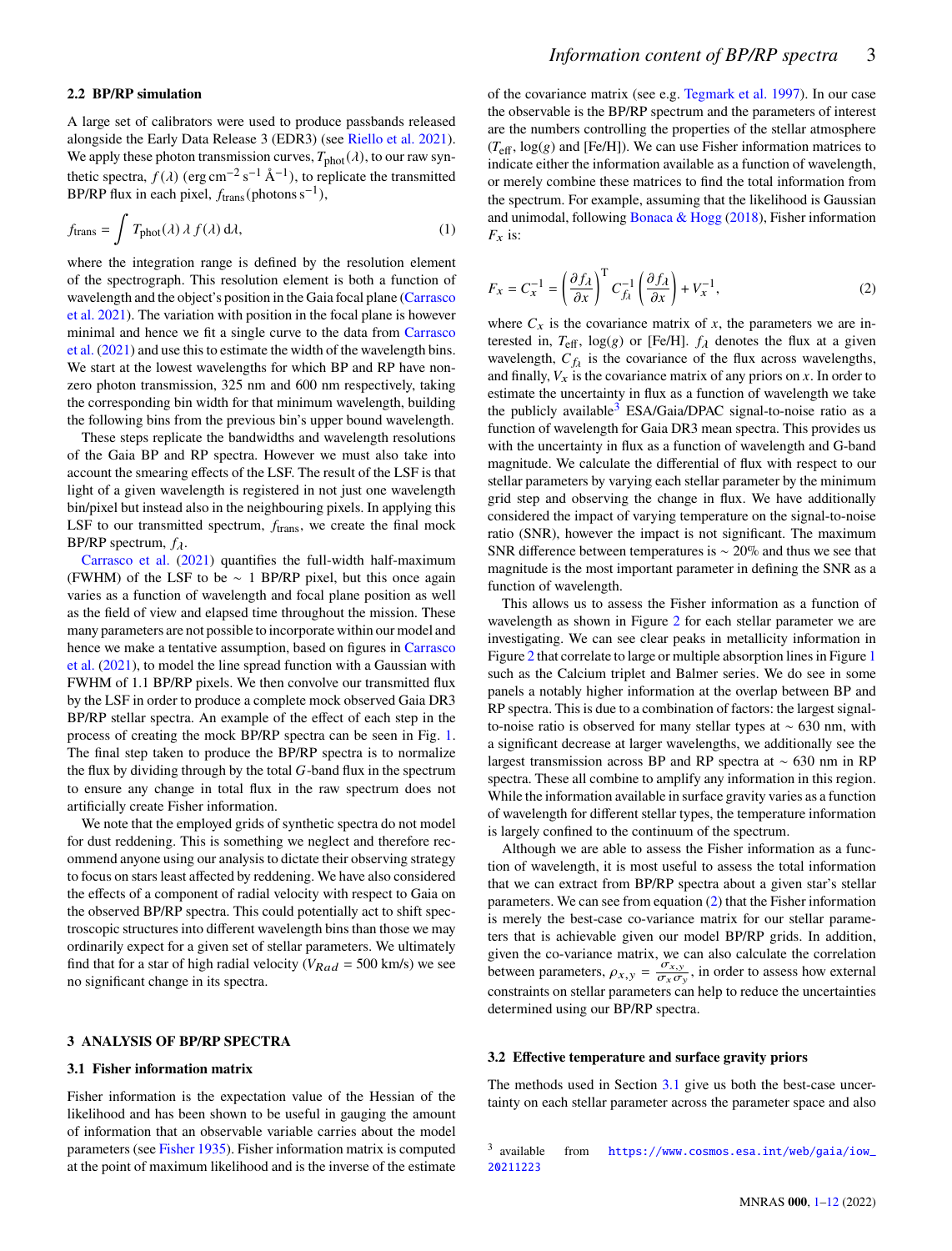

**Figure 1.** The normalised photon count (counts s<sup>-1</sup> nm<sup>-1</sup>) as a function of wavelength, showing the different steps taken in the production of the mock BP/RP spectra. The grey line shows the initial model spectra from [Allende Prieto et al.](#page-10-6) [\(2018\)](#page-10-6). The blue and red lines reveal the effect of applying the respective transmission curves of the BP and RP spectra. The black line shows the final mock observed BP/RP spectra after also reducing the resolution and applying the LSF. These are for three model stars, (left) a metal-poor Solar-like dwarf ( $T_{\text{eff}} = 5500$  K, log  $g = 4.4$ , [Fe/H] = -2), (middle) an extremely-metal-poor red-giant branch star ( $T_{\text{eff}}$  = 4500 K, log  $g = 1$ , [Fe/H] = -3) and (right) a typical main sequence star ( $T_{\text{eff}}$  = 6000 K, log  $g = 4.5$ , [Fe/H] = 0). These spectra are in units of counts s<sup>-1</sup> nm<sup>-1</sup> for consistency, however for the final analysis of the BP/RP spectra we work in units of counts s<sup>-1</sup>.



<span id="page-3-1"></span>**Figure 2.** The Fisher information available at each wavelength of the BP and RP spectra normalised by the mean Fisher information value. The top row indicates metallicity information, the middle row shows surface gravity information and the bottom row shows effective temperature information. The blue line indicates the BP spectra information, while the red line shows the RP spectra information. These are shown for the same three example stars as shown and described in Figure [1.](#page-3-0)

<span id="page-3-0"></span>the correlation between these parameters. We can first use these uncertainties to assess the feasibility of stellar parameter measurements, but we can additionally use the correlations between parameters to allow us to identify in what parameter space priors become most advantageous.

Although BP/RP spectra will prove invaluable for the determination of  $T_{\text{eff}}$  and  $\log(g)$ , we note that Gaia's precise broadband photometry and parallaxes will allow us to obtain additional information on their probability distribution [\(Anders et al.](#page-10-13) [2022\)](#page-10-13). These prior uncertainties will allow us to add extra information into equation [\(2\)](#page-2-2), reducing the resultant uncertainty in metallicity.

[Anders et al.](#page-10-13) [\(2022\)](#page-10-13) found using Gaia EDR3 they were able to constrain  $T_{\text{eff}}$  to ~ 140 K and log(g) to ~ 0.2 dex. The ability to constrain these parameters without analysing BP/RP spectra, not only allows us to study false positive rates for specific effective temperatures and surface gravities as these can be independently identified, we can also use these to reduce the metallicity uncertainties and hence false positive rates.

# **4 FISHER MATRIX RESULTS**

## <span id="page-3-2"></span>**4.1 Parameter uncertainties**

We firstly assess the change in parameter uncertainty as a function of magnitude in Figure [3](#page-4-0) for our example stellar types. Figure [3](#page-4-0) shows stellar parameter uncertainties of the same order in the range of magnitudes  $5 \le G \le 16$ . We see a slight increase in uncertainty at magnitudes brighter than  $G = 11$ , due to a gradual increase in the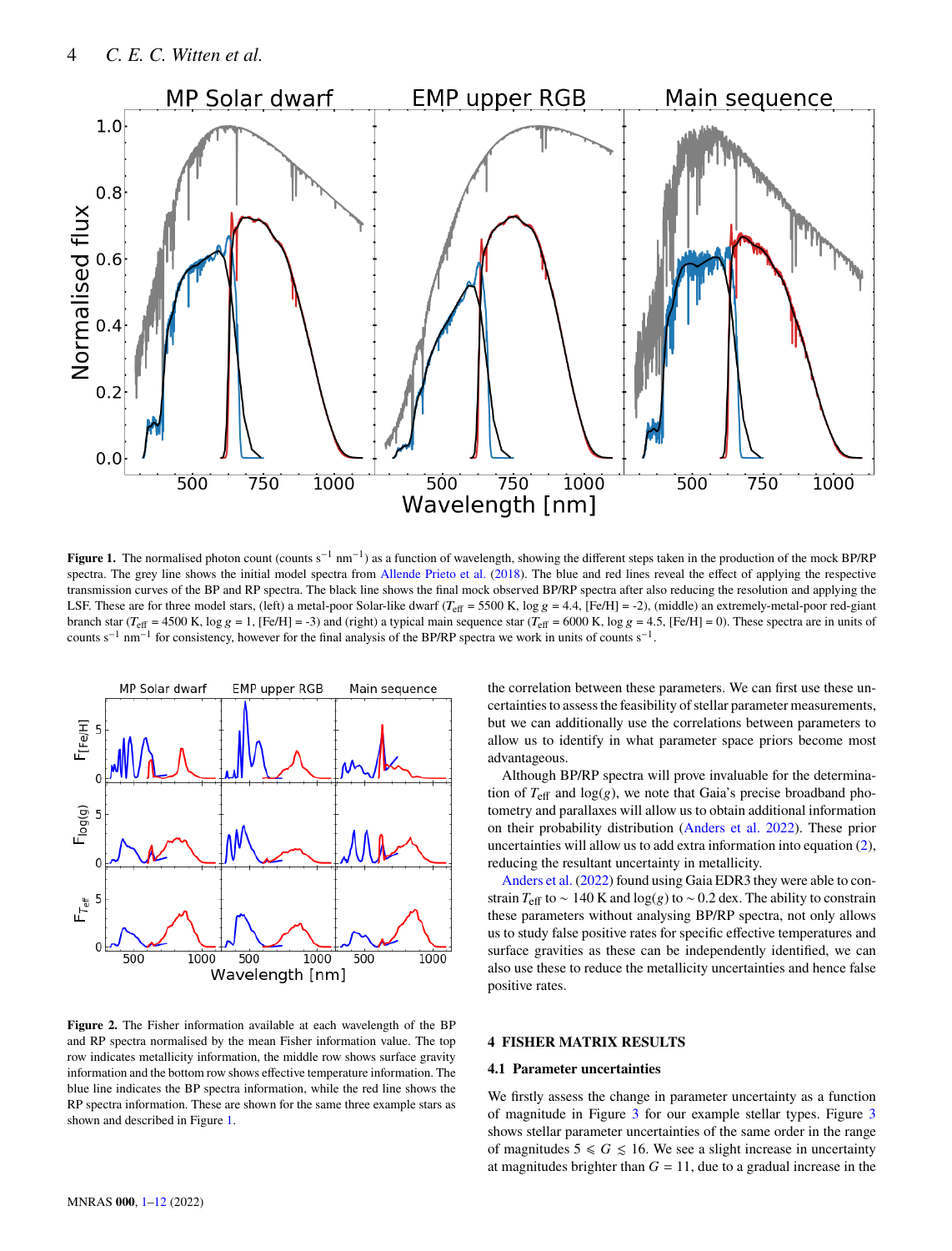

<span id="page-4-0"></span>**Figure 3.** Parameter uncertainty as a function of G-band magnitude for the three example stars in figure [1](#page-3-0) and figure [2.](#page-3-1) The uncertainties in metallicity [dex], surface gravity [dex] and effective temperature [K] are shown by the black, red and blue lines respectively.



<span id="page-4-1"></span>**Figure 4.** A grid of plots indicating the uncertainty of each parameter for different stellar parameters at magnitude  $G = 16$ . The x and y axes show increasing metallicity and effective temperature respectively, while each column shows a different surface gravity. Each column share a common color-bar, the upper row's color-bar indicates the metallicity uncertainty, the middle row color-bar indicates effective temperature uncertainty and the lower row shows surface gravity uncertainty.

signal-to-noise ratio at the brightest magnitudes. For  $G > 16$  we see an exponential growth in all parameter uncertainties. Given this pivot point, for the following analysis we use a magnitude of  $G = 16$  as it gives us the upper-bound of stable parameter uncertainties before they start to exponentially grow with magnitude.

Figure [4](#page-4-1) shows the best-case uncertainties we find on each stellar parameter for a range of input stellar parameters. We see little change in effective temperature and metallicity uncertainties across changing surface gravity. We clearly see that metallicity uncertainty is a function of both metallicity and effective temperature. Increasing temperature acts to decrease the relative depth of absorption lines, which provide information on the metallicity of a star, thus increasing the metallicity uncertainty. Decreasing metallicity has the same effect as increasing temperature, and hence we see a gradient in metallicity uncertainty across the effective temperature and metallicity parameter space, as seen in the top row of grids in figure [4.](#page-4-1)

We can see that although there are mild structures and trends in effective temperature uncertainty across the parameter space, the clear result is that using Gaia BP/RP spectra we have an effective temperature resolution of order 100 K.

The clear result for surface gravity measurements is an increasing uncertainty for increasing surface gravity. This however appears to occur most significantly in a effective temperature range of 4500 K  $\tau$  <  $T_{\text{eff}}$  < 6500 K. This creates a change from a resolution of ~ 0.3 dex for log( $g$ ) = 0, up to a resolution of ~ 3 dex for log( $g$ ) = 4. Outside of this region of significant variation with surface gravity, we see a resolution of order 0.3 dex for  $T_{\text{eff}} > 6500$  K, down to a best resolution of 0.1 dex for some regions of the parameter space with  $T_{\text{eff}}$  < 4500 K. We can therefore clearly see that for many intrinsic stellar parameters we shall be able to discriminate between dwarfs and giants from surface gravity measurements using Gaia BP/RP spectra.

We can see from Figure [4](#page-4-1) that for low temperature stars  $\leq 4500$ K) and for stars with metallicity  $[Fe/H] > -1$  we are able to constrain metallicity uncertainties to of order  $\sigma_{[Fe/H]} \sim 0.1$  dex. This uncertainty rapidly grows as we move to higher temperatures and to metallicities below  $[Fe/H] < -1$ , with uncertainties of order 1 dex, reaching a maximum uncertainty larger than 10 dex as we reach temperatures of 7500 K.

## <span id="page-4-2"></span>**4.2 Parameter correlations**

The uncertainties shown in Figure [4](#page-4-1) could potentially be reduced by including temperature and surface gravity priors, evaluated using Gaia's precise photometry and parallaxes, in equation [\(2\)](#page-2-2). We must first however assess whether there are correlations between parameters that would allow for the exploitation of such priors. This is done using methods discussed in section [3.1.](#page-2-3) Figure [5](#page-5-0) shows the results of this analysis, indicating the correlations between all free stellar parameters in our BP/RP mock spectra grid.

We can clearly see in Figure [5](#page-5-0) that metallicity is largely correlated with both temperature and surface gravity. We expect that in regions of Figure [4](#page-4-1) where temperature uncertainty is greater than 140 K, and where Figure [5](#page-5-0) shows temperature and metallicity are strongly correlated, that the metallicity uncertainty will be further constrained with the use of a temperature prior. This is similarly true for surface gravity priors.

We can see from Figure [4](#page-4-1) that we have effective temperature resolution  $\sigma_{T_{\text{eff}}} \sim 100 \text{ K}$  across most of the stellar parameter space. There are however small regions, for instance at  $log(g) = 4$ , for metallicities [Fe/H] < -2 and temperatures 4500 K <  $T_{\text{eff}}$  < 6000 K where we see temperature uncertainties greater than the 140 K prior. Within this region we see a strong anti-correlation between temperature and metallicity uncertainties, and therefore we can expect a small reduction in metallicity in this region when we account for temperature priors. We expect no contribution from a temperature prior in the remainder of the stellar parameter space.

In addition, we can see from Figure [4](#page-4-1) that the uncertainty in surface gravity is larger than the prior of 0.2 dex across almost the entire parameter space. Figure [5](#page-5-0) indicates largely strong correlations between surface gravity and metallicity across the parameter space. We there-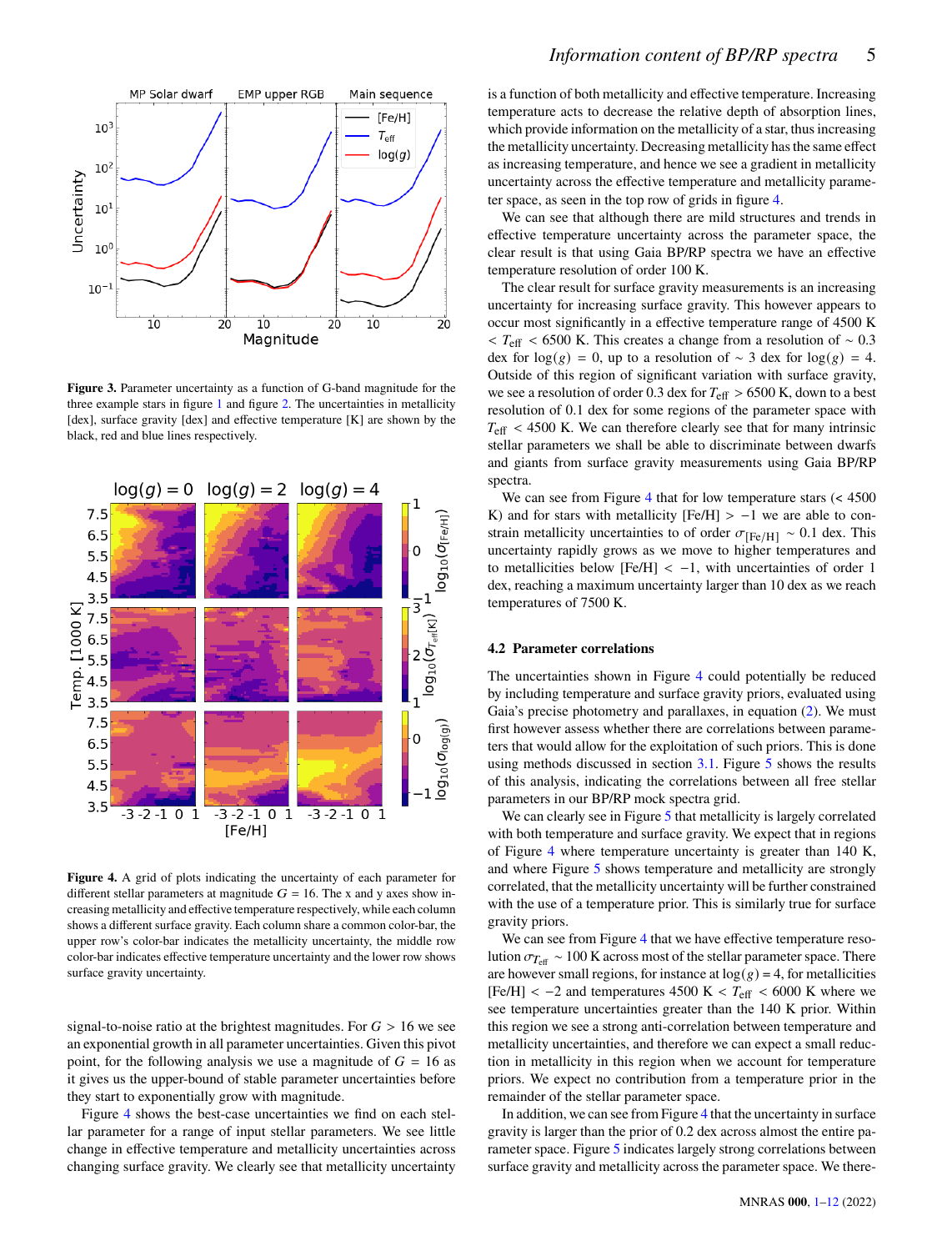

<span id="page-5-0"></span>**Figure 5.** A grid of plots indicating the correlations between each of the stellar parameters we investigate. The x and y axes show increasing metallicity and effective temperature respectively, while each column shows a different surface gravity. The upper row have a common color-bar indicating the correlation between metallicity and effective temperature, the middle line color-bar indicates the correlation between surface gravity and effective temperature and the lower row shows surface the correlation between metallicity and surface gravity.

fore expect any improvement in metallicity uncertainty acquired due to the inclusion of priors to be driven by surface gravity priors. We see the lowest surface gravity uncertainties around  $T_{\text{eff}} \sim 3500 \text{ K}$  and we therefore expect minimal metallicity uncertainty improvement with a surface gravity prior at this temperature. We additionally see at  $log(g) = 2$  and 4, for temperatures above 6000 K respectively, there is minimal correlation between metallicity and surface gravity. Further to this, when regions move from positive to negative correlation, we see no correlation at these boundaries. At all of these regions of low or no correlation between metallicity and surface gravity, we expect to see minimal or no improvement in metallicity uncertainty when we include a surface gravity prior.

Due to the surprising nature of some of these changes in correlations between parameters from positive to negative, we have additionally used a basic minimisation of the reduced chi-squared statistic model to assess the correlation between parameters. We simulate observed spectra by adding random noise to our model spectra based on the SNR data used in section [3.1](#page-2-3) and by iterating over all model spectra to minimise the reduced chi-squared statistic we find the bestfit stellar parameters. We repeat this multiple times to find the spread in best-fit stellar parameters and hence estimate the uncertainty and correlation between parameters. We ultimately find correlations and uncertainties consistent with those seen in Figure [5](#page-5-0) and [4](#page-4-1) using Fisher information matrices.

# <span id="page-5-1"></span>**4.3 Metallicity uncertainty with priors**

Figure [6](#page-6-0) shows the metallicity uncertainty after we include temperature and surface gravity priors and additionally the fractional improvement in the metallicity uncertainty provided by including

these priors. Figure [6](#page-6-0) confirms the hypotheses made in Section [4.2](#page-4-2) – we see a notable reduction in metallicity uncertainty that mostly traces strong correlations in the surface gravity correlation plots in Figure [5.](#page-5-0) We see little fractional improvement in the upper regions of the  $log(g) = 2$  and 4 and additionally, along the boundaries of regions of positive and negative correlations, where we have minimal correlation between metallicity and surface gravity.

We can see in the lower row of Figure [6](#page-6-0) that the inclusion of surface gravity and effective temperature priors can improve metallicity uncertainties by up to 60%. We now find that across all surface gravities, for the half of the plot that has either low effective temperature, high metallicity or both has a metallicity uncertainty of less than 0.3 dex.

It is clear from these plots that for large regions of the stellar parameter space, we are able to reduce the metallicity uncertainties to low enough values as to confidently constrain the metallicity of a star using BP/RP spectra.

# **5 IDENTIFYING EMP STARS WITH GAIA BP/RP**

#### <span id="page-5-2"></span>**5.1 Mock observed population**

In order to assess the effects these uncertainties may have on the observed metallicity distribution one may observe using Gaia BP/RP, we must start wish some initial distribution of stellar parameters. We chose to use Gaia Object Generator (GOG) to produce our intrinsic distribution [\(Antiche et al.](#page-10-14) [2014\)](#page-10-14). GOG is a simulation tool based on the Gaia Universe model to produce a catalogue of the potential observable stellar population (with magnitudes brighter than  $G = 20$ ). Some of the data included within this catalogue are the stellar parameters that we are interested in: magnitude, effective temperature, surface gravity and metallicity. This therefore gives us an ideal intrinsic stellar population for which we are able to estimate the best-case uncertainties of individual stars.

We take this intrinsic population and focus primarily on their metallicites. We focus on three "low-metallicity" regimes, [Fe/H] < -2, -2.5 and -3 (0.5%, 0.07% and 0.004% of the total GOG population respectively). We take this intrinsic metallicity population and randomly re-draw each metallicity from a Gaussian distribution centred on its intrinsic metallicity with a standard deviation equal to the uncertainty derived from Section [3.1.](#page-2-3) Doing so produces a mock observed metallicity distribution. We use this to test the numbers of "high metallicity" stars that are shifted into the low-metallicity regime due to the uncertainty in their measurement using Gaia BP/RP spectra. This finally allows us to assess the false positive rates (FPR) for detections of stars with low metallicities for the three low-metallicity regimes. We produce this analysis using the uncertainties from Section [4.3](#page-5-1) including the assumed effective temperature and surface gravity priors. Ignoring these priors has a minimal impact on our results.

We note that our assumption that the metallicity distribution is a Gaussian centred on the intrinsic metallicity becomes poor for large uncertainties. Through the use of our reduced chi-squared minimisation method (discussed in section [4.2\)](#page-4-2) we analysed the biases in the predicted metallicity distribution. We find that for Fisher information uncertainties greater than roughly 1 dex, the assumption of a Gaussian distribution breaks down. The distribution is instead biased towards higher metallicities, therefore, stars with non-Gaussian distributions are more likely to be scattered away from "low-metallicity" regions, and hence are less likely to pollute our low-metallicity detections. We therefore conclude that our inability to incorporate these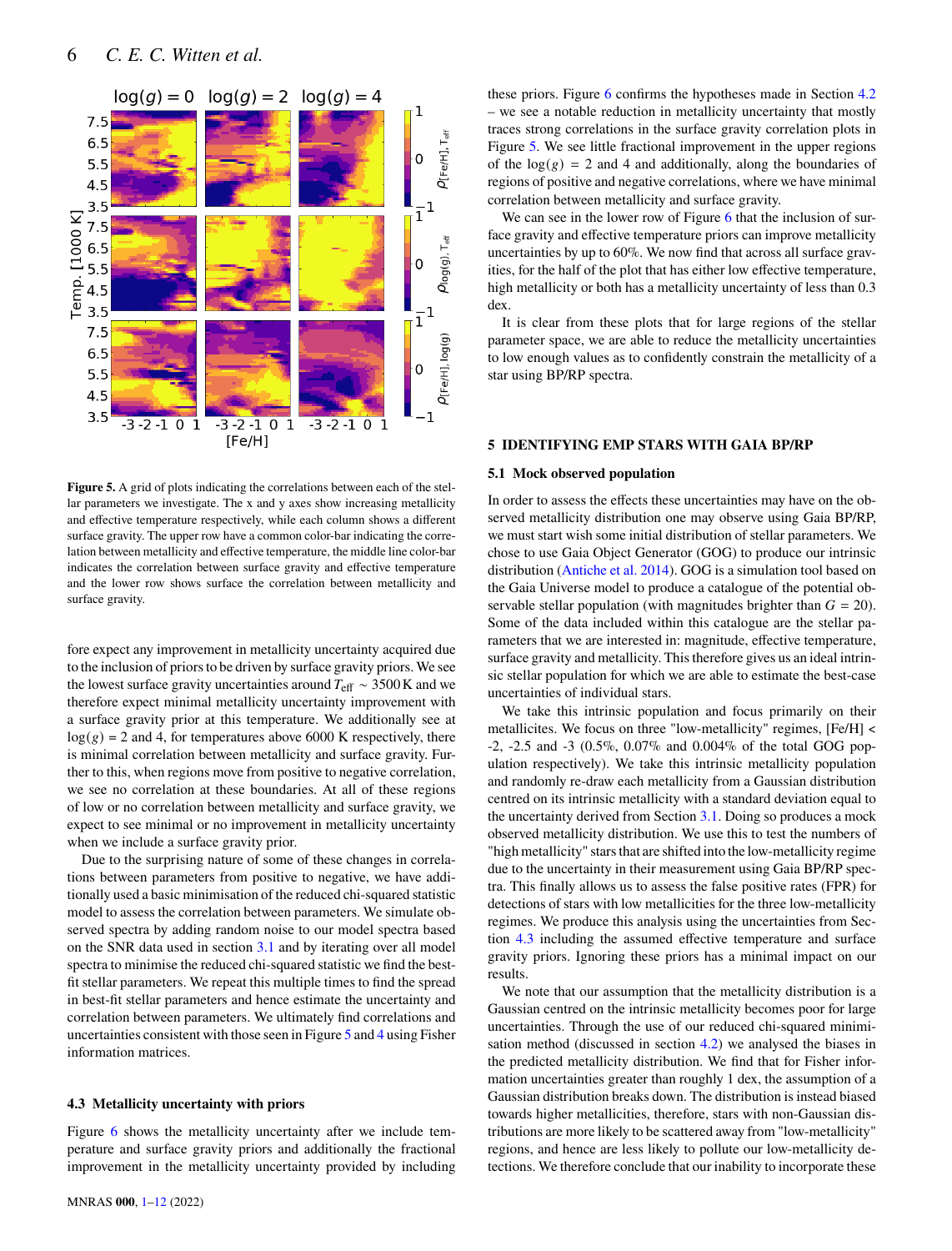

**Figure 6.** The top row shows metallicity uncertainty plots, for a star of magnitude  $G = 16$ , when we include effective temperature (140 K) and surface gravity (0.2 dex) priors. The bottom row indicates the fractional improvement from the original metallicity uncertainty,  $\sigma$ , when we include priors to produce  $\sigma_p$ . The x and y axes show increasing metallicity and effective temperature respectively, while each column shows a different surface gravity. Each row shares a common color-bar indicating the metallicity uncertainty and fractional improvement in metallicity uncertainty for the upper and lower rows respectively.

distributions into our predictions will act to increase our FPR, meaning the results from this analysis may be slightly over-estimating the FPR.

# **5.2 Simulating EMP detections**

Although GOG gives us detailed information on a sample of 523 million simulated Gaia observed sources, due to data processing constraints, we choose to reduce to a sub-sample of 215 million stars with simulated effective temperatures, surface gravities and metallicities.

Following the analysis described in Section [5.1](#page-5-2) we first find the FPR for a range of magnitude bins in Table [1.](#page-6-1) Given Figure [3](#page-4-0) indicates that metallicity uncertainty exponentially grows for magnitudes  $G >$ 16, we would expect the FPR to have a similar trend, which can be observed in Table [1](#page-6-1) where we see the largest growth in FPR at  $G \sim 16$ . These results indicate that for stars of magnitude  $G > 16$ , for the metallicity regimes considered, many intrinsically metal-poor stars are lost within crowds of false positive detections. However, we note that for stars of magnitude brighter than  $G = 16$ , for the metallicity regime  $[Fe/H] < -2$ , at least 3 in every 4 low-metallicity detections are true positives. This rate is at least 3 in every 5 for the metallicity regime [Fe/H] < -2.5 at magnitude  $G$  < 15, and roughly 1 in every 2 for  $[Fe/H] < -3$  at magnitudes  $G < 14$ . We would expect the FPR for  $[Fe/H] < -3$  to further improve up to  $G = 11$ , however,

<span id="page-6-1"></span><span id="page-6-0"></span>**Table 1.** Table indicating the false-positive rate of EMP star detections for a range of low metallicity regimes and at varying stellar magnitudes. The true-positive rate can be found by taking (1− FPR) reported in the table.

| Mag.        | $[Fe/H] < -2$ | <b>False Positive Rate</b><br>$[Fe/H] < -2.5$ | $[Fe/H] < -3$ |
|-------------|---------------|-----------------------------------------------|---------------|
| 20 > G > 19 | 0.97          | 1.00                                          | 1.00          |
| 19 > G > 18 | 0.95          | 0.99                                          | 1.00          |
| 18 > G > 17 | 0.87          | 0.96                                          | 1.00          |
| 17 > G > 16 | 0.66          | 0.88                                          | 0.98          |
| 16 > G > 15 | 0.31          | 0.61                                          | 0.90          |
| 15 > G > 14 | 0.20          | 0.42                                          | 0.73          |
| 14 > G > 13 | 0.14          | 0.35                                          | 0.69          |

small number statistics mean we cannot confidently comment at such bright magnitudes.

In order to best understand the driving mechanisms behind false positive detections, we analysed the stellar parameter distribution for "low-metallicity" stars. Figure [7](#page-7-0) and [8](#page-7-1) show the FPR within a set of bins for stars with observed metallicity [Fe/H] < -2. It additionally indicates the distribution of false and true positive detections across each dimension of the parameter space in the form of histograms and the FPR is overlaid onto these plots. These allow us to best understand the driving processes behind false-positive detections of metal-poor stars using Gaia BP/RP spectra.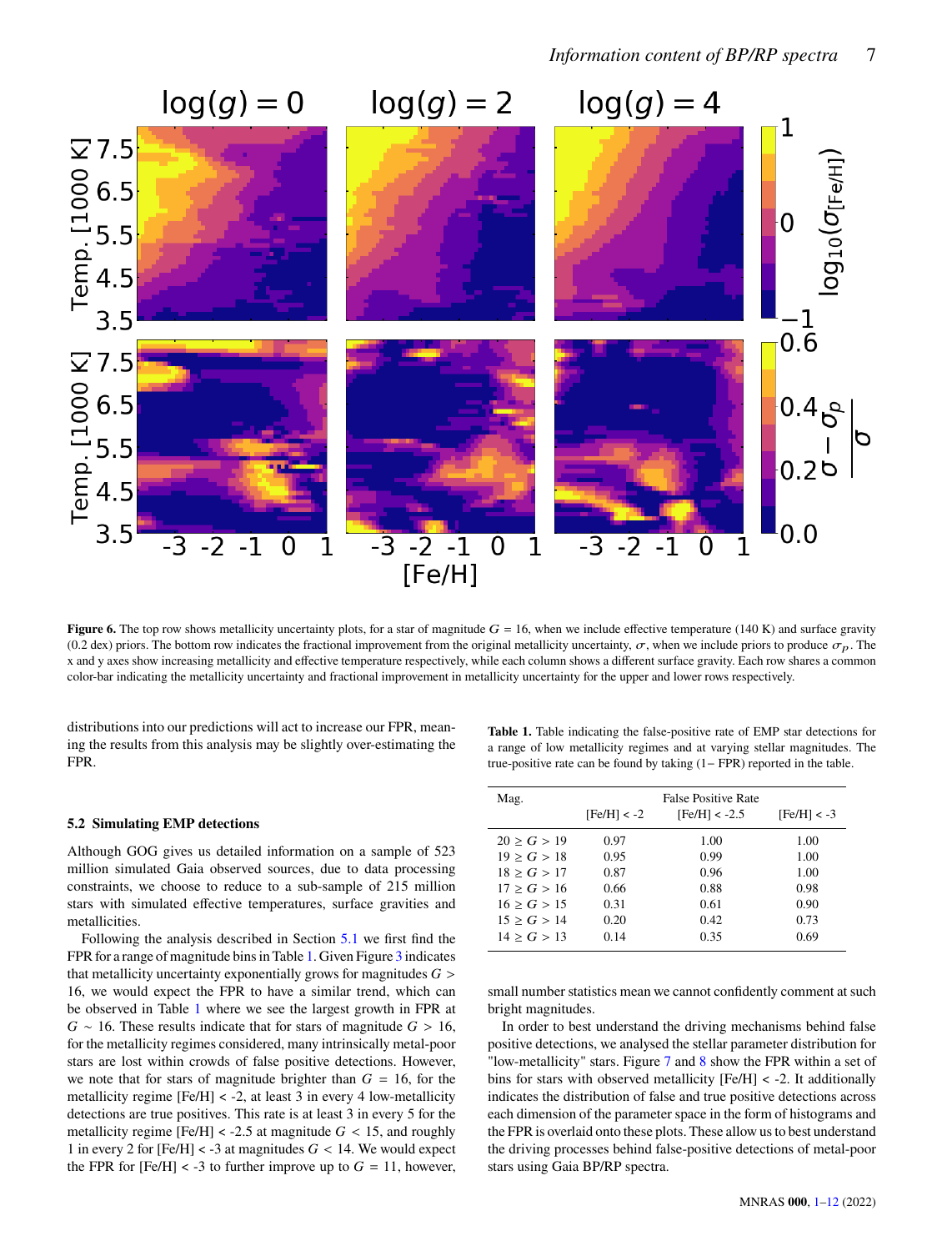

<span id="page-7-0"></span>**Figure 7.** A Kiel diagram indicating the stellar parameter distribution of GOG stars with simulated BP/RP observed metallicities [Fe/H] < -2 and magnitudes brighter than  $G = 16$ . The population of "low-metallicity" stars are binned into effective temperature and surface gravity bins and the FPR within each bin is indicated by the colorbar. Histograms on a logarithmic scale, located on the x and y axes, indicate the distribution of true positive (hatched blue) and false positive (filled grey) detections. The FPR as a function of each stellar parameter is additionally over-plot in red.



<span id="page-7-1"></span>**Figure 8.** The same plot as shown in figure [7](#page-7-0) however instead showing stars with magnitudes  $G > 16$ .

Figure [7](#page-7-0) shows the population of stars with magnitude brighter than  $G = 16$ . It clearly indicates that the source of true positive detections fall mostly along the isochrones where we would expect to find low-metallicity stars, while at cooler temperatures away from these isochrones, where we know MP stars are rarer, we find a near 100% FPR. Further analysis of the metallicity distribution finds that the source of false positive detections at such bright magnitudes are in fact stars that have metallicities near to our "low-metallicity" boundary. We find bins that are largely false-positive detections in figure [7](#page-7-0) have a median intrinsic metallicity of [Fe/H]  $\le -1.5$ .

Therefore our harsh metallicity cut-off makes our FPR appear more pessimistic than reality, as a false positive detection for a [Fe/H] < -2 star has a high probability of still being a "low-metallicity" star, just not at the extreme of [Fe/H] < -2. This is emphasised in Table [1,](#page-6-1) where we see large increases in FPR between the three "low-metallicity" regimes at bright magnitudes, indicating that when we observe these large increases, the increase in FPR is driven by stars with metallicities between such metallicity regimes. This can therefore further act to support a  $[Fe/H] < -3$  detection using Gaia BP/RP spectra, as it appears even if any such detection is a false positive, there is a reasonably good change the intrinsic metallicity will still fall between  $-2 <$  [Fe/H]  $< -3$ .

Figure [7](#page-7-0) also indicates that there is an increase in the FPR at temperatures between 3500 K <  $T_{\text{eff}}$  < 4000 K and additionally a peak at  $T_{\text{eff}}$  = 5550 K. These features are repeatedly observed at a variety of magnitudes, and although the small number of stars in this population means that any such local peak in FPR doesn't significantly effect the global FPR, we advise that any "low-metallicity" detections within these temperature ranges be treated with caution. We additionally see a mild trend, outside of the offending temperature range, of increasing FPR with increasing temperature. This is expected given the increasing metallicity uncertainty with temperature discussed in Section [4.1,](#page-3-2) however the minimal overall increase within the temperature ranges present in the data shown in Figure [7](#page-7-0) means there is no need to place any selection criteria on low-metallicity stellar detections based on this trend. The FPR appears to increase with increasing surface gravity, however any such increase is minimal enough that we still have a relatively low FPR across our surface gravity range and hence it should not to dictate any "low-metallicity" identification strategy. Our results ultimately find that if exterior measurements on effective temperature and surface gravity allow a star to be confined to one of the bins in figure [7,](#page-7-0) there are regions that allow for a near 100% success-rate for metal-poor detections. Constraining stars to such regions, and consequently finding stars in regions with large FPRs, will allow the community to hand-pick from their population of metal-poor detections, to create a population of high-confidence metal-poor detections for follow-up high-resolution observations.

What is clear from this analysis is that [Fe/H] < -2 detections for magnitudes brighter than  $G = 16$  are not polluted by stars of high metallicity that have exceedingly large uncertainties. This situation becomes the driver for false positive detections at dimmer magnitudes,  $G > 16$ . The exponential growth of uncertainties at larger magnitudes means that we collect false positive detections from a larger range of stellar parameters, due to their large uncertainties, as seen in Figure [8.](#page-7-1) We investigate whether we have stellar parameters for which we can accurately identify metal-poor stars ([Fe/H] < -2) when considering the magnitude range dimmer than  $G = 16$  in Figure [8.](#page-7-1)

We initially apply a cut to the hottest stars and white dwarfs, as modelling of their isochrones are notoriously challenging and hence intrinsic metallicity estimates are spurious. All such stars had a 100% FPR, and therefore are not of interest. We encourage anyone using Gaia BP/RP spectra to identify metal-poor stars to adopt a similar strategy as these stellar parameters are not observed for magnitudes brighter than  $G = 16$  in GOG, and are exclusively false-positive detections for magnitudes  $G > 16$ . We can see that when observing magnitude  $G > 16$  stars, their large uncertainties mean that we have are heavily polluted with false positive detections across the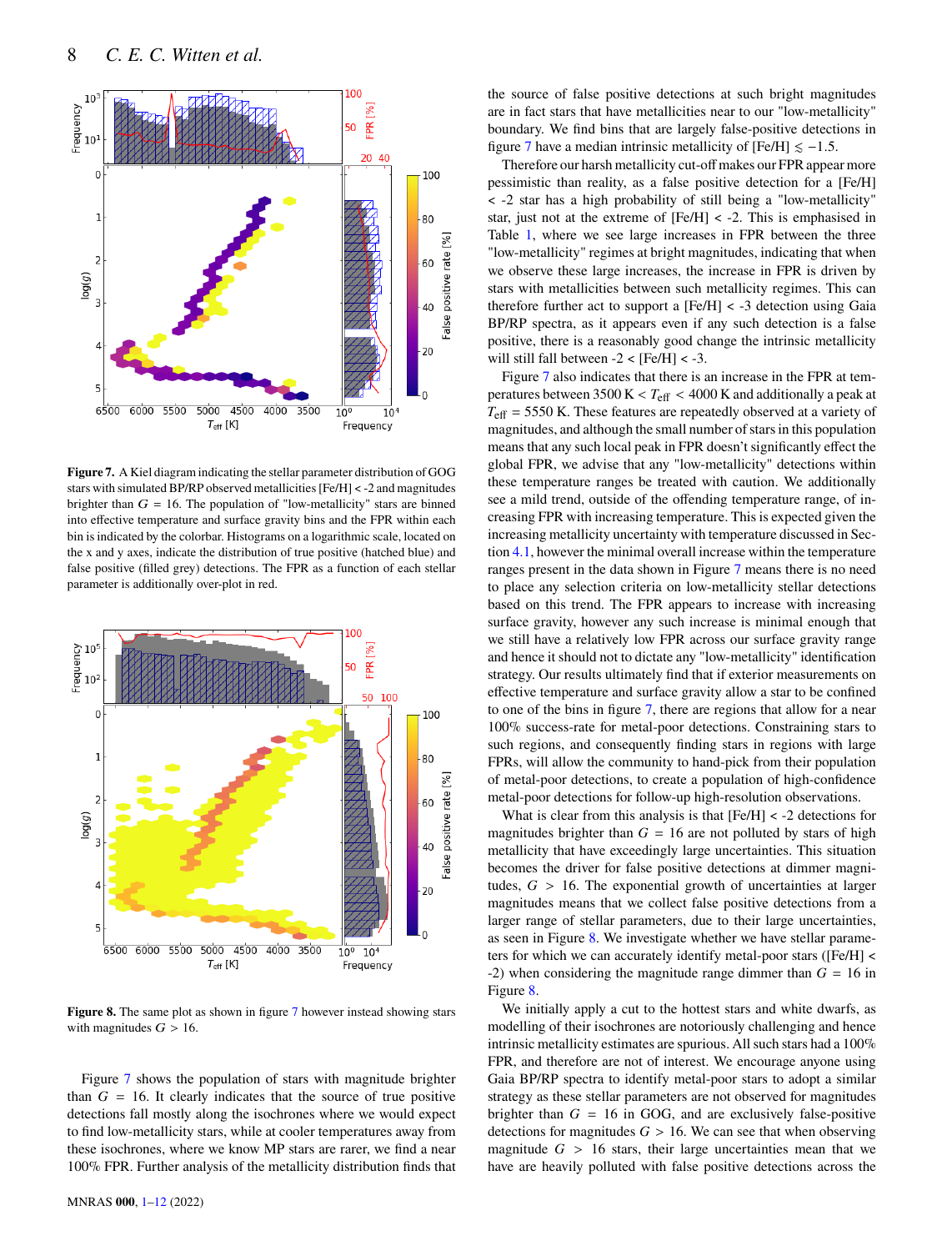entire temperature and surface gravity range considered. The FPR is ∼ 100% for the vast majority of stellar parameters, however, along the isochrones where we ordinarily expect to find metal-poor stars, the FPR can fall to values around 60%. This may allow for metalpoor detections of reasonable confidence, especially when either temperature or surface gravity has a more precise prior than we consider or additionally for magnitudes that lie close to  $G = 16$ .

## **5.3 Comparison with other metal-poor surveys**

There are several photometric surveys aiming to successfully identify metal-poor stars as tracers of formation and evolution of the Galactic halo. One of the pioneering examples was the Ca ii H&K objective-prism survey by [Beers et al.](#page-10-15) [\(1985\)](#page-10-15) that reported more than a hundred bright very metal-poor (VMP) candidates ([Fe/H]<- 2). This represented a leap in Galactic archaeology and showed a promising methodology to identify stars from this rare class. Then, a very important contribution was provided by the Hamburg/ESO survey [\(Wisotzki et al.](#page-11-18) [2000;](#page-11-18) [Christlieb et al.](#page-10-16) [2001\)](#page-10-16) also based on the Ca resonance lines around 395 nm. Thanks to this objective-prism survey, [Frebel et al.](#page-10-17) [\(2006\)](#page-10-17) identified 1718 metal-poor candidates with  $B_{\text{mag}}$  < 13, and confirmed 174, 98, 23 to be more metalpoor than [Fe/H]=-2.0, -2.5, and -3.0 respectively. Some of the most metal-poor stars ever known were primarily identified by the Hamburg/ESO survey [\(Christlieb et al.](#page-10-18) [2002;](#page-10-18) [Frebel et al.](#page-10-19) [2005\)](#page-10-19). A few years later, a dedicated survey, the Skymapper [\(Keller et al.](#page-11-19) [2007\)](#page-11-19), used narrow-band filter photometry to identify metal-poor candidates. With this technique a larger number of fainter objects could be targeted and the amount of metal-poor candidates increased drastically. More recently, thanks to the Skymapper narrow-band filter, [Da](#page-10-20) [Costa et al.](#page-10-20) [\(2019\)](#page-10-20) reported from more than 2600 metal-poor candidates followed-up with medium-resolution spectroscopy, 93%, 41% and  $18\%$  success ratios for stars with [Fe/H] <-2.0, -2.75, and -3.0 respectively. Moreover, in the northern hemisphere, the Pristine survey [\(Starkenburg et al.](#page-11-4) [2017\)](#page-11-4) used even narrower photometry around the H&K area and provided photometric metallicities for more than 9 million objects. [Aguado et al.](#page-10-21) [\(2019\)](#page-10-21) reported after a mediumresolution follow-up of more than a thousand metal-poor candidates, success ratios of 88%, 56%, and 23% for stars with  $[Fe/H] < -2.0$ , -2.5, and -3.0 respectively. Additionally, a multi-filter photometric survey, J-Plus [\(Whitten et al.](#page-11-20) [2019\)](#page-11-20), is also identifying metal-poor stars based on their colours. In a recent paper by [Galarza et al.](#page-10-22) [\(2022\)](#page-10-22), the authors observed 177 metal-poor candidates selected with J-Plus photometry and confirmed 64% of them to be more metal-poor than [Fe/H]=-2.5. Finally, the Best and the Brightest survey [\(Schlaufman](#page-11-2) [& Casey](#page-11-2) [2014\)](#page-11-2) using a combination of public photometric data in different bands identified efficiently bright ( $V_{mag}$  < 14) metal-poor candidates (32%, and 4% for [Fe/H]<-2.0, and -3.0 respectively). According to [Limberg et al.](#page-11-3) [\(2021\)](#page-11-3) when this multi-band selection is combined with Gaia EDR3 astrometry [\(Gaia Collaboration et al.](#page-10-23) [2021\)](#page-10-23) the efficiency grows significantly (76%, 28%, and 4% for  $[Fe/H] \le -2.0, \le -2.5$  and  $\le -3.0$ , respectively).

We find that when we apply a similar magnitude cut of  $G < 14$  to the GOG data, we have a success rate of metal-poor identification of 86%, 67% and 44% for [Fe/H]≤  $-2.0$ , ≤  $-2.5$  and ≤  $-3.0$ , respectively. These values are a significant improvement on the results from [Limberg et al.](#page-11-3) [\(2021\)](#page-11-3) that uses only Gaia's astrometry, indicating that the inclusion of BP/RP spectra in such surveys has the potential to drastically improve the success-rate of metal-poor star detections. We additionally see that the success rate for the lowest metallicity regime ([Fe/H] < -3) offers a significant improvement on all other narrow-band photometric surveys indicating that Gaia BP/RP spectra have the potential of more accurately identifying populations of extremely-metal-poor stars than any previous metal-poor survey.

# **6 CHEMISTRY WITH GAIA BP/RP**

## <span id="page-8-0"></span>**6.1 Carbon Sensitivity**

Carbon enrichment in halo stars is a crucial issue in Galactic archaeology. The fraction of metal-poor stars that show  $\left[\frac{C}{Fe}\right] > 0.7$ increases dramatically with decreasing metallicity (see e.g., [Cohen](#page-10-24) [et al.](#page-10-24) [2005;](#page-10-24) [Placco et al.](#page-11-21) [2014;](#page-11-21) [Bonifacio et al.](#page-10-25) [2015;](#page-10-25) [Yoon et al.](#page-11-22) [2018;](#page-11-22) [Arentsen et al.](#page-10-26) [2021,](#page-10-26) and references therein). There are a number of explanations invoking both extrinsic (see e.g., [Herwig](#page-11-23) [2005\)](#page-11-23) and intrinsic (see e.g., [Umeda & Nomoto](#page-11-24) [2003;](#page-11-24) [Ishigaki et al.](#page-11-25) [2014\)](#page-11-25) processes for the creation of carbon-enriched metal-poor (CEMP) stars. It is crucial to be able to pre-select metal-poor stars that are carbon rich.

We investigate the potential for Gaia BP/RP spectra to resolve absolute carbon abundance, A(C), using the synthetic spectra grid, discussed in Section [2.1.2.](#page-1-4) Although these grids supply spectra that only extend from 355 − 1149 nm, thus missing the bluest region of the BP spectrum, due to low transmission in this region, we expect this to have a minimal impact on the accuracy of our mock BP/RP spectra analysis. The synthetic spectra library includes Carbon as a free parameter and therefore following the same steps discussed in Sections [2.2](#page-2-4) and [3](#page-2-0) we can evaluate the potential resolution of Carbon abundance measurements using BP/RP spectra as well as the resolution on all other stellar parameters discussed in this paper.

We initially fix the Carbon abundance at  $[C/Fe] = 0$ , in order to compare our results from the Carbon grid to the results from the grid used throughout the rest of this work (discussed in Section [2.1.1\)](#page-1-5). For the stellar parameters for which the two grids overlap, we find consistent results regarding their uncertainties and correlation, confirming our results are invariant with the spectral library we use.

Following this we focus on the absolute Carbon abundance,  $A(C) = [C/Fe] + [Fe/H] + 8.40$ , where the uncertainty in absolute Carbon abundance can be found by combining  $\sigma_{[C/Fe]}$  and  $\sigma_{[Fe/H]}$ in quadrature. Figure [9](#page-9-0) shows the results of the absolute Carbon abundance analysis indicating the absolute Carbon abundance uncertainty as a function of metallicity and effective temperature on the x and y axes respectively, with each column showing a different metallicity. The analysis was completed for a star with fixed surface gravity  $log(g) = 2$  as we found that absolute Carbon abundance uncertainty was not a function of the stellar parameter surface gravity. The results are for a fixed magnitude of  $G = 16$ .

Figure [9](#page-9-0) shows an increasing absolute Carbon uncertainty as a function of increasing temperature and decreasing absolute Carbon abundance. Therefore, in order to place a reasonable constraint on Carbon abundance of  $\sigma_{A(C)} < 0.5$  the observed star must have an intrinsic absolute Carbon abundance  $A(C) > 8$  and must have a temperature below 5000 K, 6000 K and 6500 K for metallicities  $[Fe/H] = -3$ ,  $-2$  and  $-1$  respectively.

We use a criterion of [C/Fe] > 0.7 for CEMP stars. Given this criterion, we can see that this equates to  $A(C) > 6.1$ , 7.1 and 8.1 for the three metallicity regimes shown in figure [9.](#page-9-0) If we place a temperature constraint of  $T_{\text{eff}} < 6000$  K for CEMP stars, we can see that for metallicities  $[Fe/H] = -2$  and 0, we have an absolute Carbon abundance uncertainty  $\sigma_{A(C)}$  < 1. We obtain a similar uncertainty for metallicity  $[Fe/H] = -4$  when we constrain effective temperatures to below 5000 K. These uncertainties are large enough that we may not be able to confidently identify individual CEMP stars with such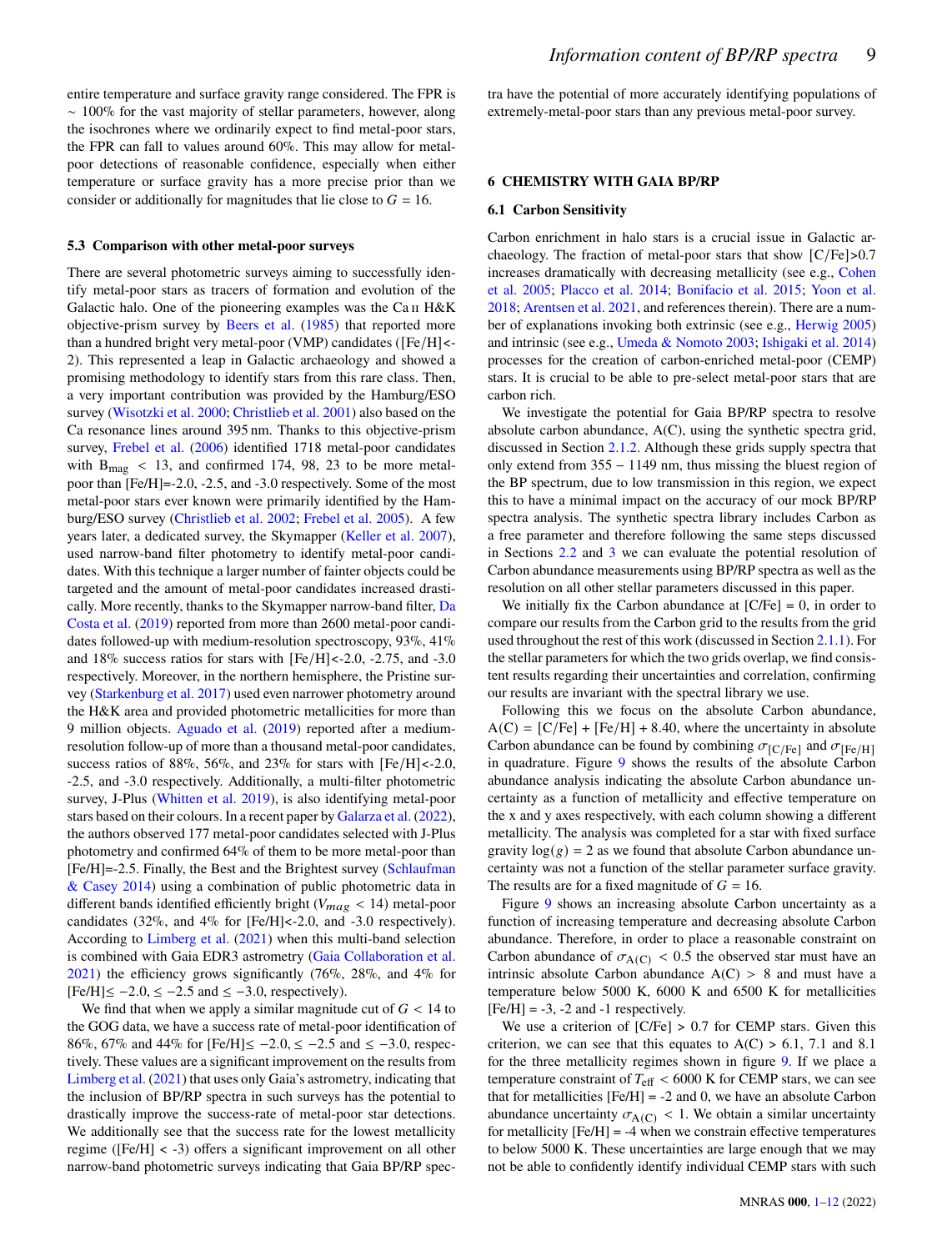

**Figure 9.** A row of Carbon abundance uncertainty plots, for a star of magnitude  $G = 16$ . The x and y axes show increasing absolute Carbon abundance and effective temperature respectively, while each column shows a different metallicity. The plots share a common color-bar indicating the absolute Carbon abundance uncertainty.

stellar parameters, especially when we consider false positive detections. However, these reasonable uncertainties for CEMP stars mean that the false negative rate will be low for CEMP stars. Therefore Gaia BP/RP spectra will be crucial for identifying candidate CEMP stars for high-resolution spectroscopic follow-up. Although the population identified as CEMP stars using Gaia BP/RP spectra will have some level of false positive pollution, it will contain the vast majority of true CEMP stars and therefore this population will be essential for follow-up studies of such stars.

# **6.2**  $\alpha$ -element abundance Sensitivity

Elements created by fusing helium nuclei (O, Mg, Si, S, Ca, Ti) are so-called  $\alpha$ -elements and play an important role in Galactic Archaeology (see e.g., [Shetrone et al.](#page-11-26) [2003\)](#page-11-26). Pioneering works reporting the  $\alpha$ -excess in halo metal-poor stars (see e.g., [Aller & Greenstein](#page-10-27) [1960;](#page-10-27) [Wallerstein](#page-11-27) [1962\)](#page-11-27) helped to understand the relation between the relative abundances of  $\alpha$ -elements with respect to iron and the star formation history of a system such as the Milky Way or its satellites. Since then, hundreds of authors have studied the large scale properties related to the chemistry of  $\alpha$ -elements (see e.g., [Edvards](#page-10-28)[son et al.](#page-10-28) [1993;](#page-10-28) [Nissen & Schuster](#page-11-28) [1997,](#page-11-28) and references therein). Moreover, significant efforts are still underway to try to understand the important role of  $\alpha$ -production in different cosmic environments.

Throughout the analysis discussed in Section [3](#page-2-0) we focused on the stellar parameters: effective temperature, surface gravity and metallicity. The stellar library discussed in Section [2.1.1](#page-1-5) however additionally includes  $\alpha$  abundance as a free parameter. Similarly to Section [6.1](#page-8-0) we repeat our original analysis while including  $\alpha$ -element abundance as a parameter.

The results of this analysis can be seen in Figure [10](#page-9-1) where we see that  $\alpha$ -element abundance uncertainty increases as a function of increasing effective temperature and additionally as a function

<span id="page-9-0"></span>

<span id="page-9-1"></span>**Figure 10.** A plot of  $\alpha$ -element abundance for a star of magnitude  $G =$ 16. The horizontal and vertical axes show increasing  $\alpha$ -element abundance and effective temperature respectively. The colour-bar shows the  $\alpha$ -element abundance resolution.

of decreasing abundance, a feature that is common across all abundance uncertainty plots shown in this paper (Figures [4,](#page-4-1) [6](#page-6-0) and [9\)](#page-9-0). We note that we only see an  $\alpha$ -element abundance uncertainty of  $\sigma_{\text{a/Fe}}$  < 0.3 dex for high metallicity, [Fe/H] = 0, and low temperature,  $T_{\text{eff}} \le 5000$  K. Assuming  $\alpha$ -abundance varies between  $-0.4 < [\alpha/\text{Fe}] < 1$  dex, a resolution that is of order 1 dex does not allow for any reasonable constraint on the  $\alpha$ -element abundance of the star. Therefore, for many stellar parameters we will be unable to use BP/RP spectra to constrain  $\alpha$ -element abundance, as suggested by [Gavel, Alvin et al.](#page-11-29) [\(2021\)](#page-11-29). Our results suggest that when temperature and metallicity measurements identify a star as being high metallicity ([Fe/H] = 0) and low temperature ( $T_{\text{eff}} \le 5000 \text{ K}$ ), we will likely have a low  $\alpha$ -element abundance uncertainty. This low uncertainty may allow us to identify populations of low or high  $\alpha$ element abundance stars in this stellar parameter range, however, the large increase in uncertainty for any other stellar parameters means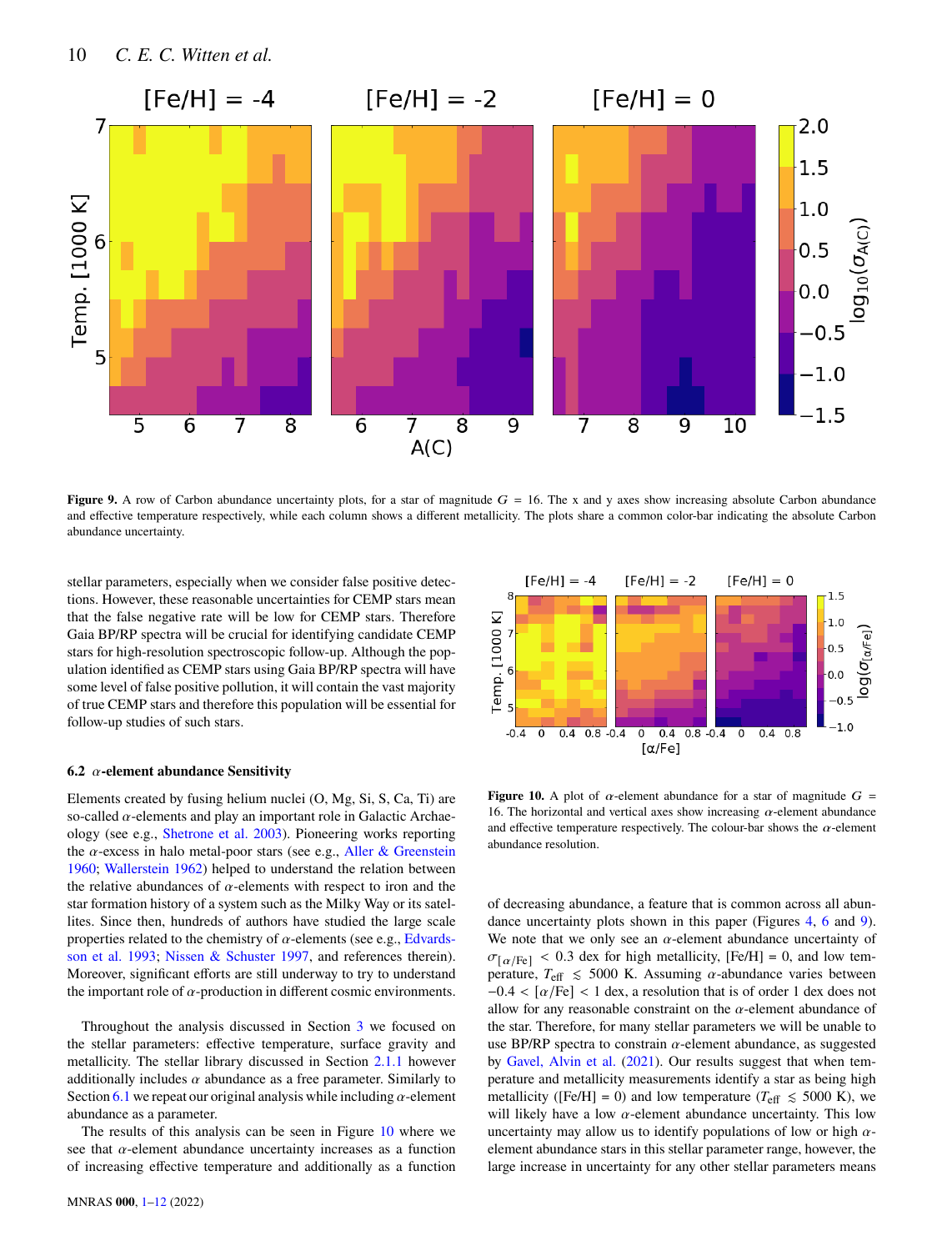studying  $\alpha$ -element abundance variations across the stellar parameter space will potentially be problematic.

# <span id="page-10-0"></span>**7 CONCLUSIONS**

Gaia DR3 will see the release of over 100 million stellar spectra, producing a wealth of opportunities to study stellar parameters. However, the low resolution ( $R \sim 50$ ) of the on-board BP and RP spectrographs were expected to lead to large uncertainties on measurements of stellar parameters such as metallicity. We produced mock BP/RP spectra using the known instrumentation of the spectrographs in order to study the feasibility of extracting the effective temperature, surface gravity and in particular metallicity of a star observed by Gaia. We produced a mock BP/RP spectra catalogue by transforming a synthetic spectra catalogue using the known transmission curve, spectral resolution and line-spread-function of the spectrographs.

In order to obtain the best-case uncertainties on stellar parameter measurements, we analysed these mock spectra using Fisher information matrices. We found that for most intrinsic stellar parameters, for a magnitude  $G = 16$  star, we can constrain the effective temperature to within 100 K, while surface gravity can often be constrained to a resolution that allows us to distinguish between dwarfs and giants. This however shows that, in combination with observed high correlations between stellar parameters, expected effective temperature and surface gravity priors of 140 K and 0.2 dex respectively will help to reduce metallicity uncertainties. Before introducing these priors, we found metallicity uncertainties that increase with decreasing metallicity and increasing temperature, ranging from of order 0.1 dex for low temperature, high metallicity stars, up to of order 10 dex for high temperature, low metallicity stars. Following the inclusion of temperature and surface gravity priors, we saw the same trends, but with improvements in metallicity uncertainty of up to 60% for some stellar parameters.

We took simulated Gaia observed stellar parameters of 215 million stars and used these parameters to derive their associated metallicity uncertainty. Using this uncertainty we re-drew their metallicity to produce a mock-observed metallicity distribution. This then allowed us to probe the false positive rate of identifying a "low-metallicity" star using Gaia BP/RP spectra for a range of "low-metallicity" definitions. We found that for magnitudes  $G \le 16$ , we had a FPR for the metallcity regime [Fe/H] < -2 of just 1 in 4, while this is 1 in 2 for the metallicity regime [Fe/H] < -3 for stars of magnitude  $G \le 14$ .

However, given the exterior effective temperature and surface gravity constraints that are available we considered how the FPR varies for known intrinsic stellar parameters. We found that when considering stars with magnitude  $G \le 16$ , for the metallicity regime [Fe/H] < -2, the FPR was less than 40% when avoiding 4000 K <  $T_{\text{eff}}$  < 3500 K and  $T_{\text{eff}} \sim 5500K$ . We additionally found that with a sufficient effective temperature and surface gravity prior, any star can be placed more specifically into regions of the Kiel diagram which allow for a clearer diagnosis of the FPR given that low-metallicity stars are frequently confined to specific isochrones. Our findings when considering stars with magnitudes  $G > 16$  show very large FPRs however, we can identify regions of the Kiel diagram where the FPR is lower, ∼ 60%, and hence metal-poor detections of moderate confidence are possible.

We additionally found that Gaia DR3 has the potential to drastically out-perform other low-metallicity stellar spectroscopic surveys regarding the success-rate of metal poor detections. When we adopt a similar magnitude limit to literature (magnitudes dimmer than  $G = 14$ ) we found a success rate of metal-poor star identifications of 86%, 67% and 44% for [Fe/H]  $\le$  -2.0, -2.5 and -3.0 respectively.

Our results suggest that Gaia DR3 has the potential to accurately identify extremely-metal-poor stars ([Fe/H] < -3), however, those attempting to identify them must be conscious of the potential for false positive detections and adjust their strategy for identification appropriately. We advise observing bright ( $G \le 16$ ) stars and preferably treating detections within the effective temperature range 3500 K <  $T_{\text{eff}}$  < 4000 K and those within 50 K of  $T_{\text{eff}} \sim 5550K$  with caution, due to the locally high FPR.

We finally conclude that uncertainties on Carbon abundance should allow for the identification of a CEMP candidate population for follow-up high-resolution spectroscopic observations. However, due to large uncertainties on  $\alpha$ -abundance, diagnosing  $\alpha$ -abundance with Gaia BP/RP will be very challenging.

## **ACKNOWLEDGEMENTS**

CECW thanks the Science and Technology Facilities Council (STFC) for a Ph.D. studentship and DA acknowledges support from the ERC Starting Grant NEFERTITI H2020/808240. JLS acknowledges the support of the Royal Society (URF\R1\191555).

# **DATA AVAILABILITY**

The data underlying this article may be shared on reasonable request to the corresponding author.

# **REFERENCES**

- <span id="page-10-7"></span>Aguado D. S., Allende Prieto C., González Hernández J. I., Rebolo R., Caffau E., 2017, [A&A,](http://dx.doi.org/10.1051/0004-6361/201731320) [604, A9](https://ui.adsabs.harvard.edu/abs/2017A&A...604A...9A)
- <span id="page-10-21"></span>Aguado D. S., et al., 2019, [MNRAS,](http://dx.doi.org/10.1093/mnras/stz2643) [490, 2241](https://ui.adsabs.harvard.edu/abs/2019MNRAS.490.2241A)
- <span id="page-10-8"></span>Aguado D. S., et al., 2021a, [MNRAS,](http://dx.doi.org/10.1093/mnras/staa3250) [500, 889](https://ui.adsabs.harvard.edu/abs/2021MNRAS.500..889A)
- <span id="page-10-9"></span>Aguado D. S., et al., 2021b, [ApJ,](http://dx.doi.org/10.3847/2041-8213/abdbb8) [908, L8](https://ui.adsabs.harvard.edu/abs/2021ApJ...908L...8A)
- <span id="page-10-10"></span>Allende Prieto C., Beers T. C., Wilhelm R., Newberg H. J., Rockosi C. M., Yanny B., Lee Y. S., 2006, [ApJ,](http://dx.doi.org/10.1086/498131) [636, 804](http://adsabs.harvard.edu/abs/2006ApJ...636..804A)
- <span id="page-10-6"></span>Allende Prieto C., Koesterke L., Hubeny I., Bautista M. A., Barklem P. S., Nahar S. N., 2018, [Astronomy & Astrophysics,](http://dx.doi.org/10.1051/0004-6361/201732484) 618, A25
- <span id="page-10-27"></span>Aller L. H., Greenstein J. L., 1960, [ApJS,](http://dx.doi.org/10.1086/190054) [5, 139](https://ui.adsabs.harvard.edu/abs/1960ApJS....5..139A)
- <span id="page-10-13"></span>Anders F., et al., 2022, [Astronomy & Astrophysics,](http://dx.doi.org/10.1051/0004-6361/202142369) 658, A91
- <span id="page-10-14"></span>Antiche E., Masana E., Julbe F., Borrachero R., 2014, in EAS Publications Series. pp 355–355, [doi:10.1051/eas/1567064](http://dx.doi.org/10.1051/eas/1567064)
- <span id="page-10-26"></span>Arentsen A., et al., 2021, [MNRAS,](http://dx.doi.org/10.1093/mnras/stab1343) [505, 1239](https://ui.adsabs.harvard.edu/abs/2021MNRAS.505.1239A)
- <span id="page-10-3"></span>Beers T. C., Christlieb N., 2005, [ARA&A,](http://dx.doi.org/10.1146/annurev.astro.42.053102.134057) [43, 531](https://ui.adsabs.harvard.edu/abs/2005ARA&A..43..531B)
- <span id="page-10-15"></span>Beers T. C., Preston G. W., Shectman S. A., 1985, [AJ,](http://dx.doi.org/10.1086/113917) [90, 2089](http://adsabs.harvard.edu/abs/1985AJ.....90.2089B)
- <span id="page-10-12"></span>Bonaca A., Hogg D. W., 2018, [The Astrophysical Journal,](http://dx.doi.org/10.3847/1538-4357/aae4da) 867, 101
- <span id="page-10-25"></span>Bonifacio P., et al., 2015, [A&A,](http://dx.doi.org/10.1051/0004-6361/201425266) [579, A28](https://ui.adsabs.harvard.edu/abs/2015A&A...579A..28B)
- <span id="page-10-5"></span>Carollo D., et al., 2012, [ApJ,](http://dx.doi.org/10.1088/0004-637X/744/2/195) [744, 195](https://ui.adsabs.harvard.edu/abs/2012ApJ...744..195C)
- <span id="page-10-2"></span>Carrasco J. M., et al., 2021, [Astronomy & Astrophysics,](http://dx.doi.org/10.1051/0004-6361/202141249) 652, A86
- <span id="page-10-16"></span>Christlieb N., Green P. J., Wisotzki L., Reimers D., 2001, [A&A,](http://dx.doi.org/10.1051/0004-6361:20010814) [375, 366](https://ui.adsabs.harvard.edu/abs/2001A&A...375..366C)
- <span id="page-10-18"></span>Christlieb N., et al., 2002, [Nature,](http://dx.doi.org/10.1038/nature01142) [419, 904](https://ui.adsabs.harvard.edu/abs/2002Natur.419..904C)
- <span id="page-10-24"></span>Cohen J. G., et al., 2005, [The Astrophysical Journal,](http://dx.doi.org/10.1086/498502) 633, L109
- <span id="page-10-20"></span>Da Costa G. S., et al., 2019, [MNRAS,](http://dx.doi.org/10.1093/mnras/stz2550) [489, 5900](https://ui.adsabs.harvard.edu/abs/2019MNRAS.489.5900D)
- <span id="page-10-28"></span>Edvardsson B., Andersen J., Gustafsson B., Lambert D. L., Nissen P. E., Tomkin J., 1993, A&A, [275, 101](https://ui.adsabs.harvard.edu/abs/1993A&A...275..101E)
- <span id="page-10-11"></span>Fisher R. A., 1935, J. Roy. Stat. Soc., 98, 39
- <span id="page-10-4"></span>Frebel A., Norris J. E., 2015, [ARA&A,](http://dx.doi.org/10.1146/annurev-astro-082214-122423) [53, 631](https://ui.adsabs.harvard.edu/abs/2015ARA&A..53..631F)
- <span id="page-10-19"></span>Frebel A., et al., 2005, [Nature,](http://dx.doi.org/10.1038/nature03455) [434, 871](http://adsabs.harvard.edu/abs/2005Natur.434..871F)
- <span id="page-10-17"></span>Frebel A., et al., 2006, [ApJ,](http://dx.doi.org/10.1086/508506) [652, 1585](http://adsabs.harvard.edu/abs/2006ApJ...652.1585F)
- <span id="page-10-1"></span>Gaia Collaboration et al., 2016, [A&A,](http://dx.doi.org/10.1051/0004-6361/201629272) [595, A1](https://ui.adsabs.harvard.edu/abs/2016A&A...595A...1G)
- <span id="page-10-23"></span>Gaia Collaboration et al., 2021, [A&A,](http://dx.doi.org/10.1051/0004-6361/202039657) [649, A1](https://ui.adsabs.harvard.edu/abs/2021A&A...649A...1G)
- <span id="page-10-22"></span>Galarza C. A., et al., 2022, [A&A,](http://dx.doi.org/10.1051/0004-6361/202141717) [657, A35](https://ui.adsabs.harvard.edu/abs/2022A&A...657A..35G)